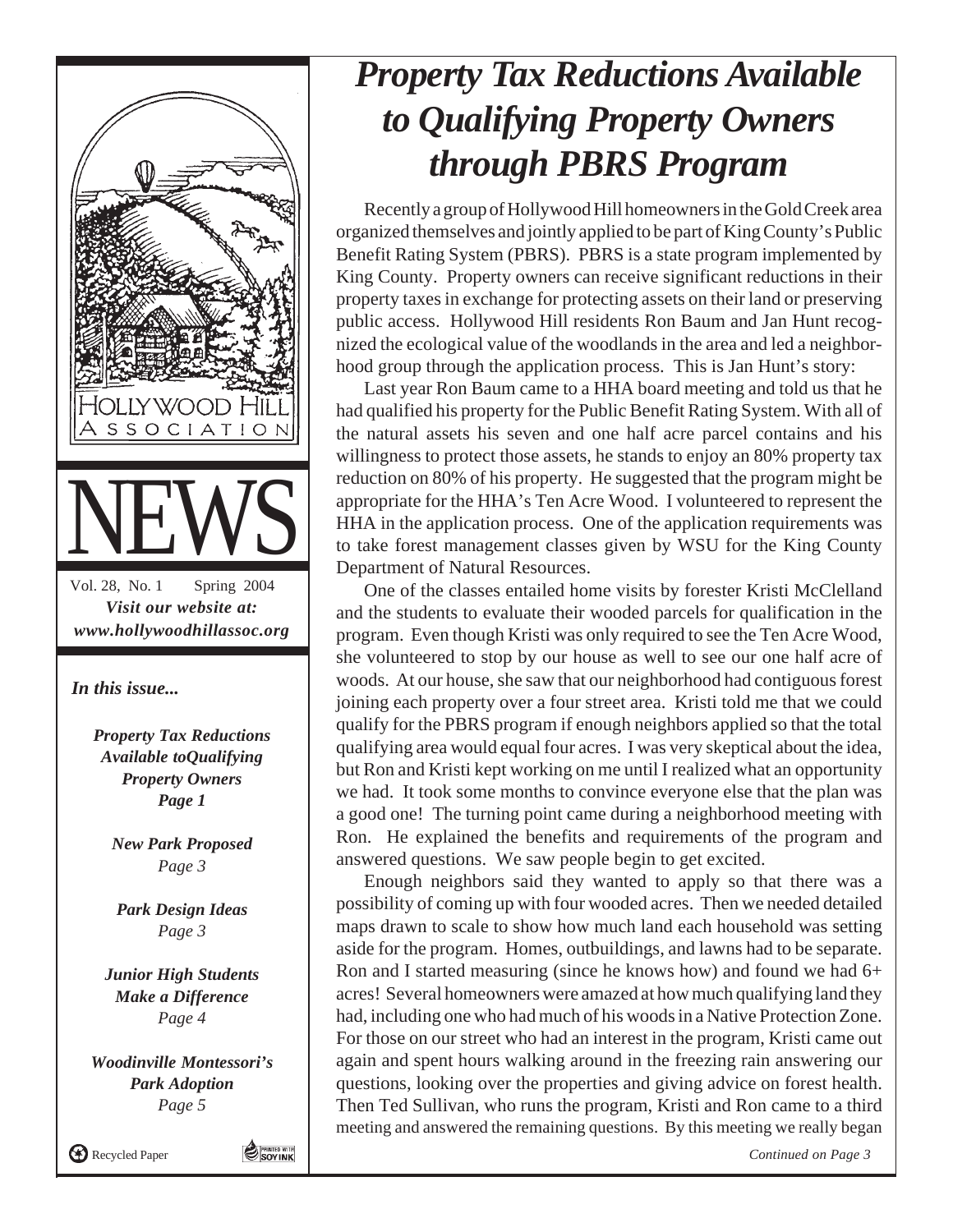#### Letter from the President

I spend a lot of time extolling the virtues of Hollywood Hill (both in this column and to whomever will listen), but there is one virtue which I cannot claim the Hill enjoys: that of cleanliness. (Most of the time) Our roadsides look terrible! There exists a strange incongruity between nicely kept landscaped yards and our trash littered road shoulders. How sad it is to drive up our lushly forested ravines and to see the natural beauty of that landscape marred by fast food wrappers, drink containers and other assorted debris.

I do not know why we have such a problem with this. Perhaps there is a huge amount of litter being thrown about everywhere, and we, being outside city limits, don't get ours cleaned up often enough. Because litter removal for unincorporated King County is virtually non-existent, the Hollywood Hill Association, many years ago, took over the responsibility of keeping these shoulders clean through the Adopt-a-road program. To participate in this program, we have agreed to pick up litter twice a year. King County is then responsible for disposal.

Obviously, the Association needs help from the community during these events. Typically, turnout is very low. Last year the Clean Up was held in conjunction with Hollywood Hill Elementary School's Pancake Breakfast, and for the first time in years, we had many families participate. The turnout was tremendous and the result of this valuable service to the community was that our neighborhoods looked great—at least for a while.

Unfortunately, there is no Pancake Breakfast scheduled for this year so we will not have the same exposure for this event that we had. However, I hope that you will take this opportunity to mark your calendars for Saturday, May 1st for the Spring Clean. You choose how much you clean and when, making this a convenient and easy way to help out. This event is also a fantastic chance to show our children the value of giving back to their community and to have them experience the satisfaction of a purely benevolent deed.

We realize that twice a year is not adequate to keep our roadsides even reasonably clean, but we hope that with your support we can get our community into better shape again.

Please look on the back cover for the details regarding this important event. I hope to see you there.

—Susan Cyr

*2*

#### ● ● ● *Dues* ● ● ●

*Check the top line of your address label to see if your dues are current. If you have not sent in your dues for the current year, an envelope and application form are included in your newsletter. Dues are \$25 per calendar year.*

*Visit your community web site for more on these and other issues effecting our community.*

*www.hollywoodhillassoc.org*

#### *YOUR ASSOCIATION*

The Hollywood Hill Association is a private, state nonprofit corporation, formally chartered in 1976. We are an all volunteer, community based organization, dedicated to the preservation of our community character.

President Susan Cyr: 487-2908 Vice President Mike Tanksley: 483-2529<br>Secretary Jan Hunt: 806-0118 Secretary Jan Hunt: 806-0118<br>Treasurer Mary VandenBerg I Mary VandenBerg Hosizaki: 770-6629 Newsletter Editor Karen Mackie: 483-0889 Directors Marsha Martin: 883-8561 Lincoln Potter: 481-8382 Ron Baum: 806-8044 Vacent

Website www.hollywoodhillassoc.org

The HHA is managed by a 9-member Board of Directors. Elections are held by mail each autumn at the time of the HHA annual membership meeting. The existing Board selects candidates from those volunteers who have demonstrated a willingness to actively contribute to the HHA and who support its goals. Board meetings are scheduled for the 2nd Thursday of each month at the homes of Board members. The Board welcomes HHA members who wish to attend these meetings as long as prior arrangement has been made. Because these are business meetings, space availability and legal issues may require closed meetings from time to time. Contact any Board member if you are interested in attending.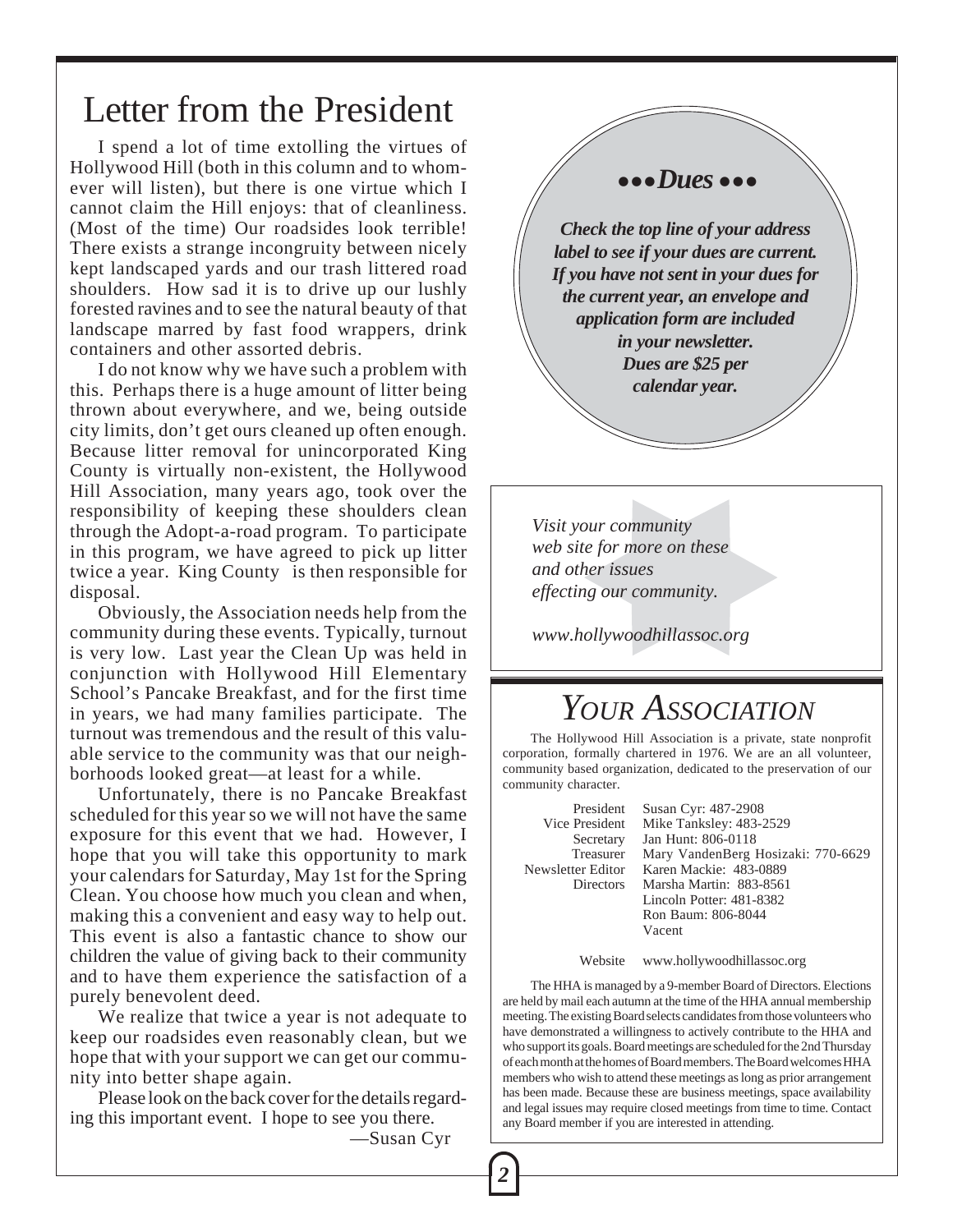#### *Property Tax Reductions (Continued from page 1)*

to get the hang of what we were doing and to see how important our efforts were to help preserve the Gold Creek watershed. Ted told us that only one other group, located in Seattle, had accomplished getting into PBRS and that it took them two years to organize themselves and complete their paperwork. All other applicants have been individual landowners.

At the meeting, Kristi reminded us that the Forest Stewardship Plan (FSP) draft had to be submitted too. The FSP is used to describe the forested area giving details about habitat, water issues, topography, as well as plans for preservation and restoration over the next ten years. Once a portion of a property qualifies for the PBRS designation, the owner cannot make changes to the qualifying area except those stated in the plan unless there is an actual threat to the property. Future revisions to the plan may be submitted to the Office of Natural Resources for approval.

By this time, it was getting very close to the Dec. 31st deadline, but we pulled it off. One neighbor, Don Toenyan, took Ron's rough maps and made finished ones. Ted and Kristi answered all our last minute questions and provided handholding. They showed us the many categories in which we qualified for extra points (more than we realized). One neighbor has a public trail which, with the watershed and forest points and being adjacent to Gold Creek Park, produced the maximum allowed deductions.

As of this writing, we are still under application because one year is required to evaluate all applications. Once Ted Sullivan makes his determinations, he takes them before the County Council which decides who will be accepted and the degree of benefit. Any trails put into the program must be entered into the County's dedicated easements. Once we are accepted into the program, our tax reductions as well as our commitment to land stewardship are permanent.

This effort has been a rewarding process, both learning about our woods and watershed, how vital they are to the greater ecosystem and having a group working together for the benefit of the area. Now Ron and I both know enough to help others too. And finally, this year the application for the Ten Acre Wood will be submitted.

## *New Park Proposed for the Hill*

Have you ever sought a place close by home to have a picnic, throw a frisbee or take a stroll through a quiet woods? Such a place has taken several steps closer to becoming a reality on the Hill.

A public park is envisioned to be located on King County land adjacent to the Hollywood Hill Elementary School. With a total of just over 30 acres, this park would be able to accommodate a wide variety of uses.

Friends of Hollywood Hill Park is a newly formed organization whose purpose is to focus community support for the establishment and maintenance of the Hollywood Hill Park. Friends was incorporated with the participation of diverse interests, including the Hollywood Hill Saddle Club, the Hollywood Hill Association and other community members. The Northshore Schools may become involved as well.

This park concept enjoys broad support within the halls of King County (KC) government, however there are some hurdles to overcome. The property is currently "owned" by KC Department of Transportation. In order for the land to be developed as a park, it needs to be transferred to KC Parks Department. That transfer may seem to be a simple proposition, but in these times of tight budgets, the first challenge is finding a way to compensate the Department of Transportation for the property. There are several avenues that can yield results, but the solutions are primarily political. Demonstrating the support of our community for a park is vital to reaching any solution.

Another challenge is operation of the park. Because of budget cuts, King County does not have the money to maintain any new parks. In order to establish a new public park, other means must be found to develop and maintain it. The likely solution is for this proposed park to be managed through the County's ADOP system. In this program, the County owns the land and pays the taxes and insurance. Maintenance and most development would be provided by private sources.

Time is of the essence. This property has been surplused by the Department of Transportation. If a use for it is not soon realized within the public sphere, the land could be sold on the open market, and this unique opportunity would be lost.

Friends of Hollywood Hill Park has been founded to address these challenges. Friends will provide us, the community, with an avenue to collect and focus our energies for a project that will provide great benefits now and for generations to come.

You will be hearing more about Friends of Hollywood Hill Park in the near future. Let's pool our efforts to create a legacy of which we can be proud.

*3*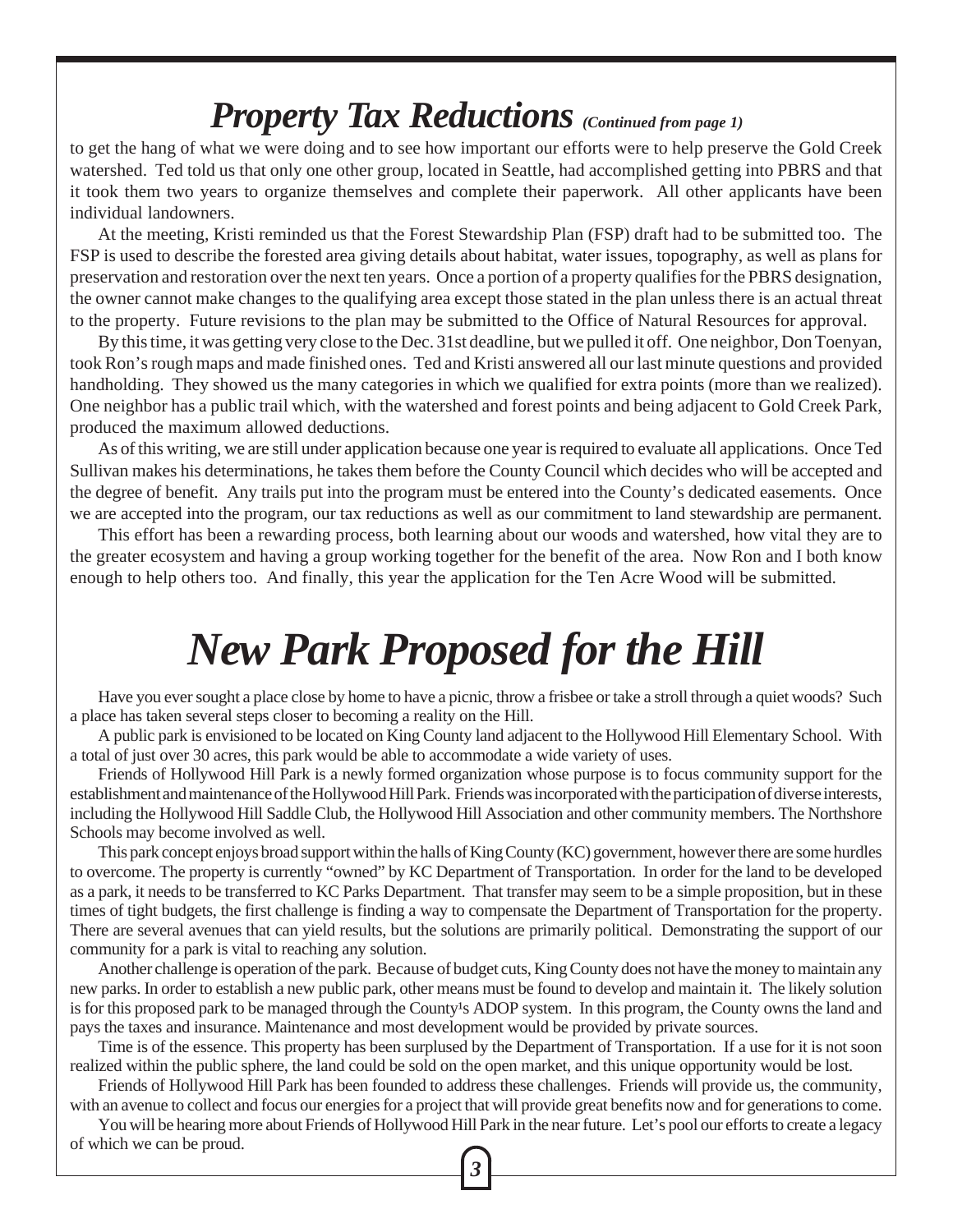## *Design Ideas for the Proposed Hollywood Hill Park*

The 23 acre property that would comprise the main body of the park is just south of Hollywood Hill Elementary School. It is tucked into a natural hollow with steep terrain on its east flank and heavy timber around most of its perimeter. An old gravel pit stretches from the middle of the parcel to the school<sup>1</sup>s property line. In fact, the school was built on part of the original pit site.

The park concept starts with using existing access from 148th Ave NE. Parking slots will be tucked between the trees and the gravel pit would be re-graded and planted in grass to provide a large open field. A perimeter trail will be built through the woods to tie in to existing trails that cut from the Saddle Club across the property. Hollywood Hill Elementary would be able to conduct outdoor classroom activities and science projects using these trails. Several picnic tables could be located in appropriate clearings and fitness stations have been suggested for use by the school's gym class as well as the general community. These changes could be accomplished without the removal of any trees. A low spot near the back of the school has been targeted for a possible wetland restoration site at a future date.

Another benefit of the park will be to our horse community. The Hollywood Hill Saddle Club, whose facilities are located on 7 1/2 acres of the proposed park, hosts regional equestrian events and is a wonderful local venue for our neighborhood riders. In spite of being a vital part of the Hill for over a quarter century, the Saddle Club has suffered the uncertainty of lease renewals and the possible loss of their facilities. This park would ensure that the carpet won<sup>1</sup>t be yanked out from under their significant investments and secure the future of the Club on the Hill.

A public easement trail links the property to Gold Creek Park which is located about 3/4 of a mile to the south. In addition, there are several other trails linking the site to the neighborhood pathway system.

Such a park would be a beautiful amenity to our neighborhood. It can become a reality, but only with the active backing of our community.

# *Junior High Students make a Difference*

Did you know that Northshore schools have a community service requirement for students  $6<sup>th</sup>$  grade and up? Children may serve in any capacity, from helping at food banks to planting trees along the Sammamish Slough, and this winter the Hollywood Hill community benefited directly from this service requirement. Several students from Leota Junior High School donated their time to a variety of projects here on the Hill in January, February, and March. The kids spread wood chips on sections of the

Neighborhood Pathway System and The Ten Acre Wood trails, built a new section of the Pathway on 168th Ave NE, cleared and renovated trails in The Wood, and picked up litter from roadways around the top of the hill. The students making a difference are: Spencer Viera, Greg Kachmarik, Mia Trost, Christina Cyr, Matt Peterson, Matt Kachmarik, and Jasper Wang. A huge thank you to these kids who contributed a total of 54 hours to help make our community safer, cleaner, and better cared for.

## *Help the Birds and Your Windows!*

Tired Of birds hitting your windows? After four thrushes died in one week by flying into our windows, I called the Audubon Society for assistance. They suggested purchasing decals that help the birds "see" the glass. I went to a specialty store for birds and bought decals that stick to glass by static cling. These decals may be removed during window cleaning and then reused again and again. There have been no more dead birds under our windows, and we really saw how much the decals help when a bird flew up to the glass and suddenly veered away. So nice NOT to be contributing to "birdycide"!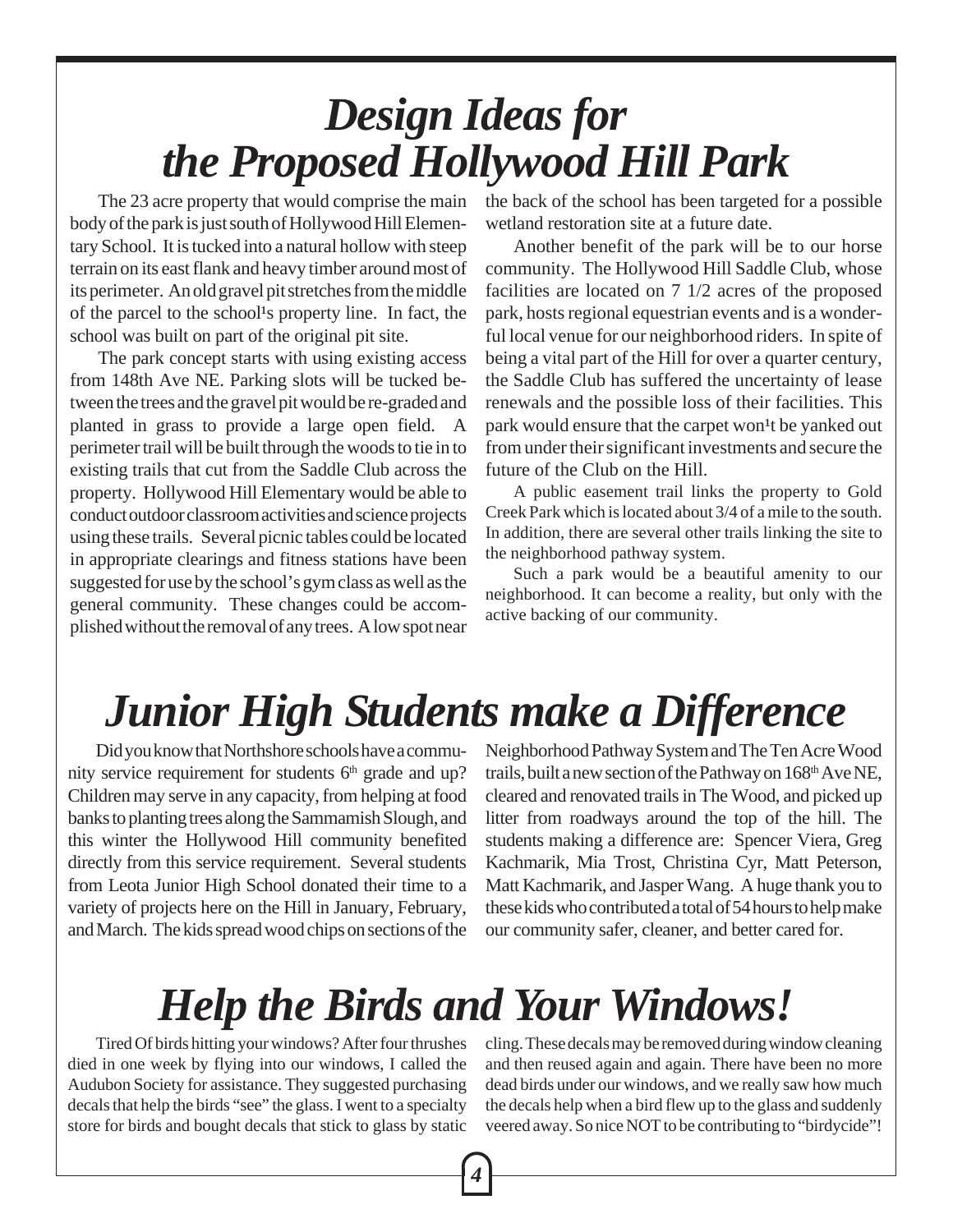**Dateline: 16-Mar-04** By now, most of our residents and Newsletter readers will know of our pocket park — 10 Acre Woods — on the Hill and the new compact between Woodinville Montessori and the Association. Here is a spring progress report:

## *Woodinville Montessori's Park Adoption: Update, March 04*

"We aren't really twins." Shubha gaily quips as the two giant-step along the trail, loudly counting out paces. The girls sport identical blue nylon jackets, pants and matching mud. Shubha's dark complexion and flashing eyes belie her Asian roots while Meleigha's red hair, freckle-splashed face and azure, laugh-crinkled eyes reveal the charming joke.

They are the Montessori junior high kids ages 12 to 14, and I ask them what's happening? Are they actually learning anything?

Shubha Guha: "We're mapping the trails and boundaries and doing an orienteering course with the map we've created. Well, technically, it's sort of 'our park'. We're responsible for mapping and stuff. It's educational; we have a study called Pacific Northwest where we learn about different Native Americans and regional ecosystems. It ties into that."

Corey Koczarski wizecracking: "I'm learning about all the mud and wet stuff."

Robin Wyatt-Stone: "I found this one interesting landmark. It's kind of where a large tree fell down there's



*On location in Ten Acre Wood, Montessori Students compare mapping calculations."*

a huge root stock that is upended off the ground that's almost like 12 feet high — and where the root used to be is now a lake, and I think that's just a really interesting thing."

Merissa Roecks: "Lotsa stuff about vegetation and different kinds of trees, but mostly, I'm learning about map-making and orienteering, and I'm getting better at it. Rick (Breseman) teaches us our map-making and that includes lots of math. You have to like count how many meters and convert it — something like that — and put it in the computer. It's hard to explain."

Head Teacher, Sharon Dunn: "The original Woodinville Montessori campus is near here, and many of our constituent families live in this area. The skills the students learn in mapping, understanding terrain, orienteering and math can be used to their advantage to hone their skills, and it is to the advantage of the community to get a better understanding of the ecosystem on the Hill. Once you spend some time exploring here, you get a better feeling of the evolving nature of that ecosystem. For instance, the rootstock that Robin found is a particularly stunning example of how a tree turns into an integrated part of a whole new ecosystem once it comes down. Their discovery forges a link to the students' appreciation of their local environment. Many native and invasive species are represented (in the park) so it helps them interpret the ecology of the region.

The footprint of man is evident but the residents have also tried to protect this little area –- you see that push and pull –- it's connected to our families, our neighbors, our communities. Whatever we do here that's helpful to our neighbors; it's a way we can give back to the community."

*5*